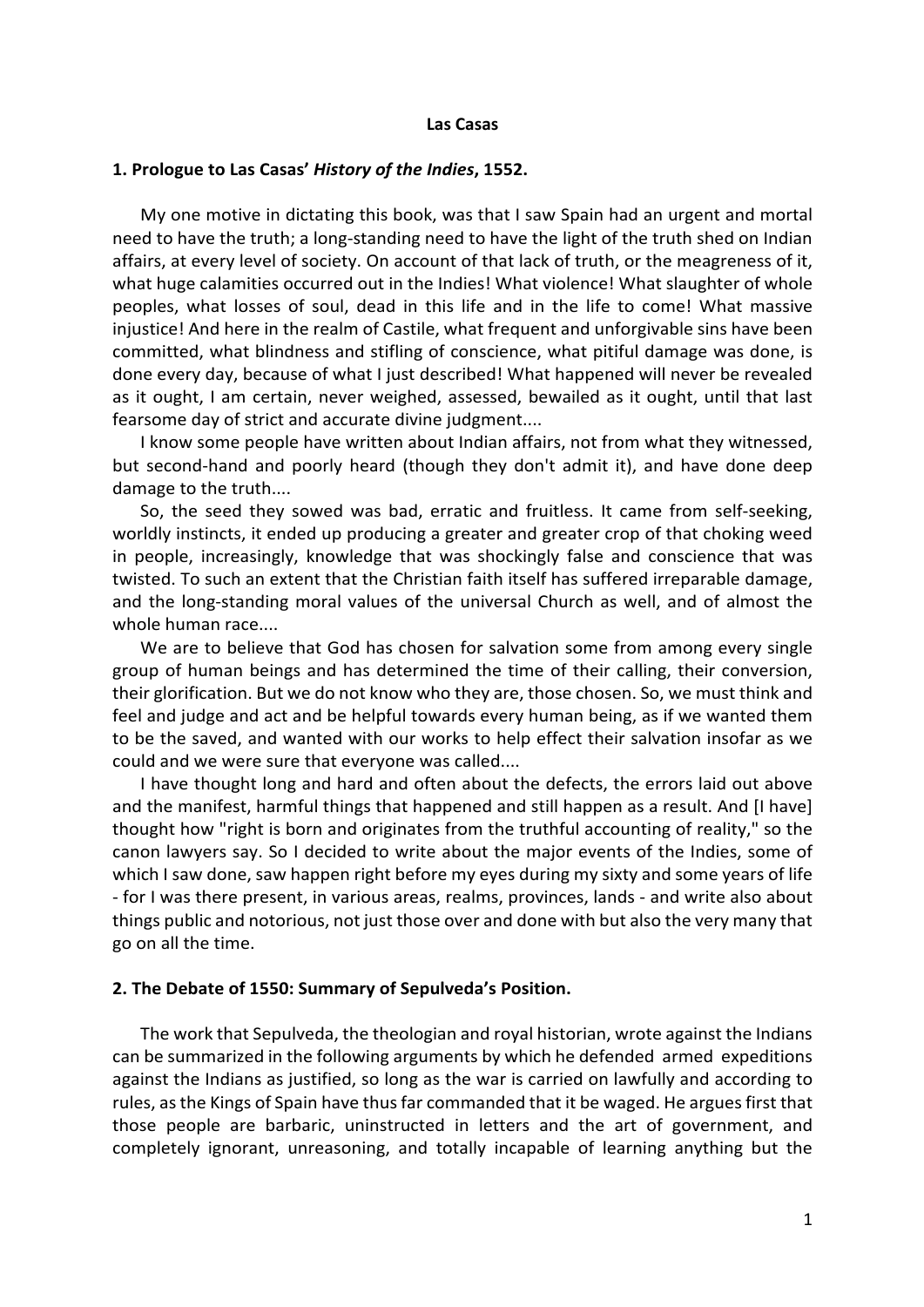mechanical arts; that they are sunk in vice, are cruel, and are of such character that, "as nature teaches", they are to be governed by the will of others.

This, at various times, many reliable men who have [known] them and lived in close association with them have asserted under oath. This is clear also from the sixth chapter of the third book of [Oviedo's] *General History of the Indies,* <sup>1</sup> which was examined and approved by the Supreme Council of the Indies. But, for their own welfare, people of this kind are held by natural law to submit to the control of those who are wiser and superior in virtue and learning, as are the Spaniards (especially the nobility), the learned, the clergy, the religious, and, finally, all those who have been properly educated and trained. Such persons must be considered when judgment is to be made about the morals and character of any people, for in them especially shine forth natural ability, uprightness, training, and the best morals of any nation. Both in Spain and among the Indians, spiritual and temporal government is entrusted to these people rather than to soldiers, who, for the most part, are unprincipled and, under cover of military license, inflict many injuries.

The conclusion drawn from this is that the Indians are obliged by the natural law to obey those who are outstanding in virtue and character in the same way that matter yields to form, body to soul, sense to reason, animals to human beings, women to men, children to adults, and, finally, the imperfect to the more perfect, the worse to the better, the cheaper to the more precious and excellent, to the advantage of both. This is the natural order, which the eternal and divine law commands be observed, according to Augustine.

Therefore, if the Indians, once warned, refuse to obey this legitimate sovereignty, they can be forced to do so for their own welfare by recourse to the terrors of war. And this war will be just both by civil and natural law, according to the second, third, and fifth chapters of the *Politics* of Aristotle, the most perceptive commentator on justice and the wisest interpreter of the other moral virtues, as well as of nature and nature's laws. Philosophers and great theologians alike follow him as a master. The wise man in the book of Proverbs approves Aristotle's teaching that the fool ought to be slave to the wise. Saint Thomas, too, teaches the same thing, and Thomas holds first place among scholastic theologians, always following, as he does, Aristotle's opinion in the explanation of natural laws. Finally, all political philosophers, basing themselves on this reason alone, teach that in cities, kingdoms, and states those who excel in prudence and virtue should preside with sovereignty over the government so that government may be just according to the natural law.

Everywhere in the world we see that the best kings and rightly organized states appoint their wiser and more excellent men for the administration of the government. This universal custom is considered to be a law of nature, and all natural laws are divine inasmuch as they bow from the eternal law. Saint Augustine considers this to be God's will, determining that the natural order be observed and forbidding it to be overturned. Hence Augustine often says that if someone is unwilling to do what is good for himself and he is obliged to act for his own welfare, it is just to force him to do it even though he is unwilling and resists. This agrees with what Augustine teaches in different parts of *The City of God*, which Saint Thomas cites when he upholds the same opinion that the Romans justly subjugated the other nations of the world. God wanted the greater part of the world to come under their dominion so that it might be ruled more justly under the government of a wise people who cherished justice. But even if these barbarians (that is, the Indians) do

<sup>&</sup>lt;sup>1</sup> For Las Casas' view on this book, see below.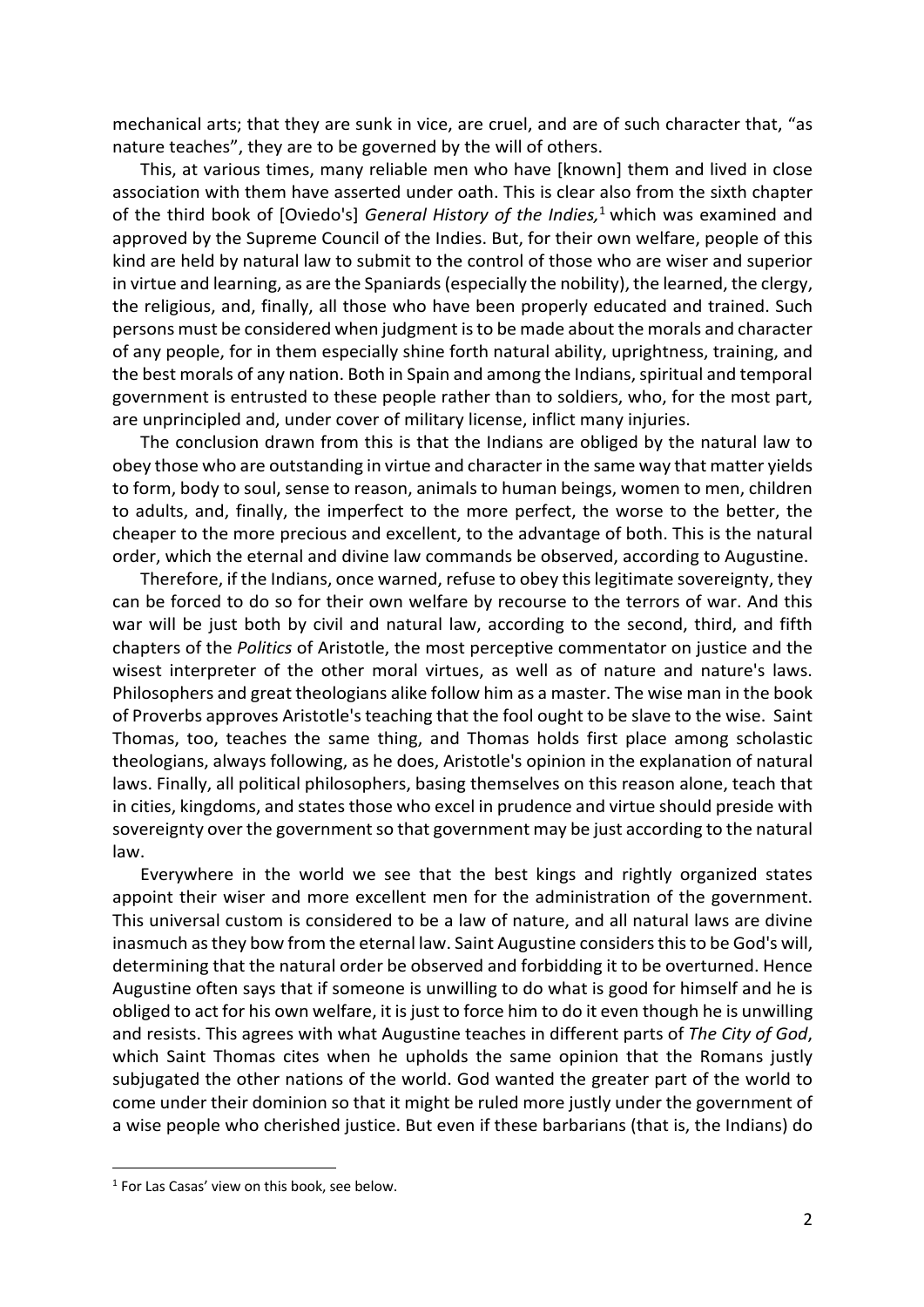not lack capacity, with still more reason they must obey and heed the commands of those who can teach them to live like human beings and do the things that are beneficial for both their present and future life.

In the second place, Sepulveda proves that the Indians, even though unwilling, must accept the Spanish yoke so that they may be corrected and be punished for the sins and crimes against the divine and natural laws by which they have been contaminated, especially their idolatry and the impious custom of human sacrifice. Indeed, it is proved in various passages of Holy Scripture that the Amorites and the Perizzites and other inhabitants of the Promised Land were exterminated by the Children of Israel because of these two sins, and also that the Hebrews themselves were punished for the same sins by the destruction of large numbers of their people and by the enslavement of their nation and exile from the Promised Land, their fatherland. From this it is evident "that the law by which both the former and the latter were condemned natural and divine and, as a consequence, is to be observed always".

This is what that learned bishop and holy martyr Cyprian teaches. Further it is the more common opinion among all the doctors that pagans who do not observe the natural law may be punished by Christians. Those people are considered not to be keeping the natural law among whom some mortal sins go unpunished or are not judged to be against the natural law. Thus, Cajetan's tenet that war cannot be waged against a nation by reason of its lack of faith is to be understood of those who are guilty of unbelief alone. The case is different when the sins about which we spoke above accompany the unbelief.

Thirdly, Sepulveda argues that the injuries and extreme misery which the Indians used to inflict and which those who have not yet been subdued still inflict today on a great number of innocent persons, whom they used to sacrifice each year to the evil spirit, should be stopped. All who can do so are held by the natural and divine law to defend any and all persons from such injuries, for all men are neighbors to one another and brothers, as the theologians teach. That all, if they can, are bound to ward off danger from their neighbor is proved from these words of the wise man: "Rescue those being led away to death," and again, in the same book: God "gave each one a commandment concerning his neighbor." The above-mentioned evil, however, cannot be avoided unless these barbarians are tamed and subjugated.

Fourthly, he advances the gain in bringing about the spread and growth of the Christian religion. This will be accomplished if, once those regions have been brought under control, the gospel of Christ can be preached by consecrated men safely and without any danger, so that they will not be massacred by either [pagan] rulers or priests, as they have already done three or four times. He supports this by the authority of Augustine, who writes that Christ wanted men to be drawn to the faith by meekness and gentleness during the first period of the infant Church. However, after the Church grew in power and numbers, Christ wanted men to be compelled, even when unwilling, to accept the Christian religion. This he shows in the parable of the banquet to which the first persons were invited, whereas the rest were compelled and forced.

Violence was resorted to in order to bring them to the banquet because, as Augustine says, the following prophecy had not yet been fulfilled: "All kings will do him homage; all nations become his servants!" The more this is realized, the more the Church uses its powers, not only by inviting but also by compelling [unbelievers] to the faith. Lest anyone think that the arguments Augustine uses against heretics do not apply to pagans, Sepulveda strengthens [the arguments] by citing the law of the God-fearing Emperor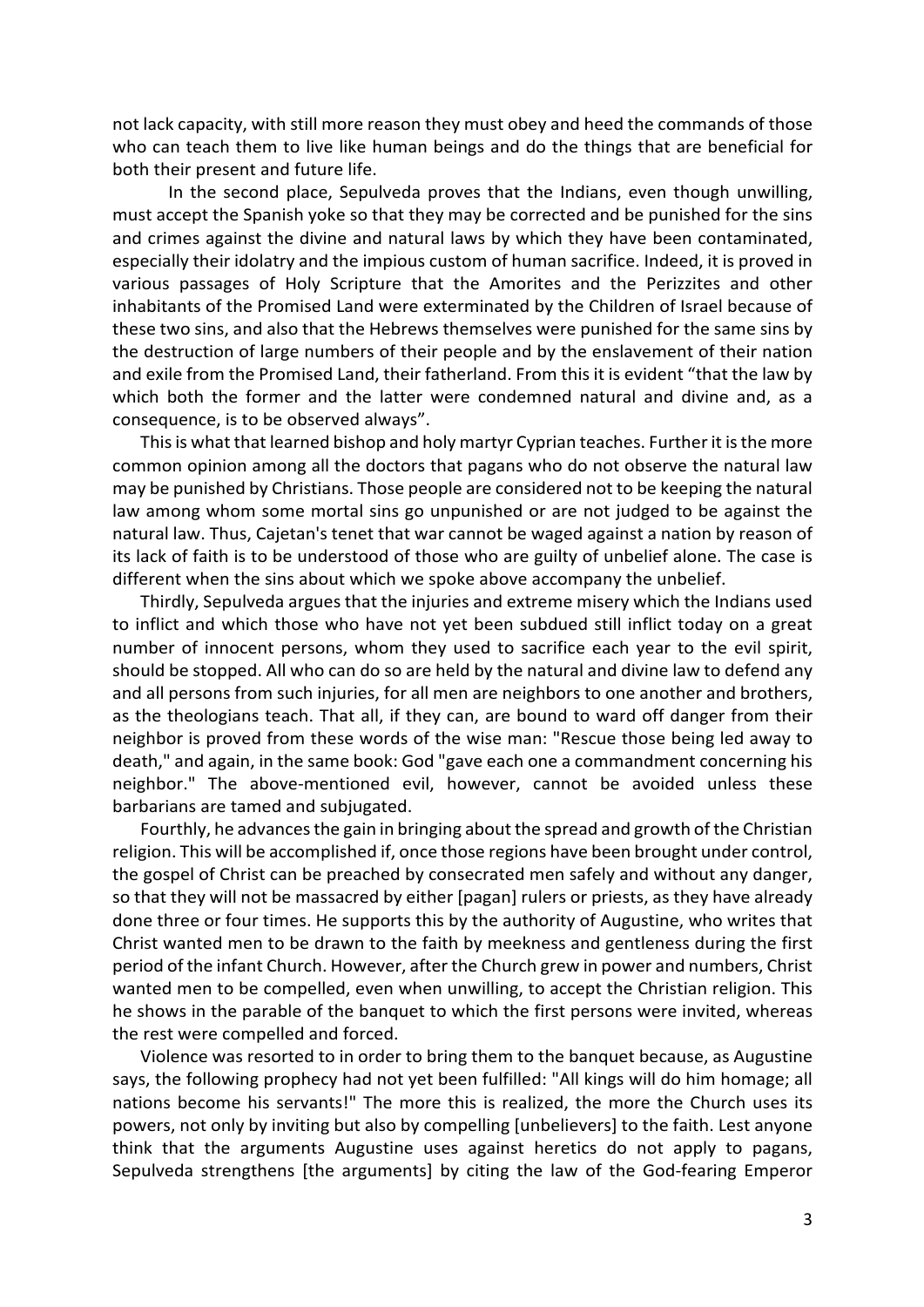Constantine against the pagans. Having closed the pagan temples and prohibited shameful auguries, immolations, and sacrifices, Constantine forbade the worship of idols under penalty of death and confiscation of property. The holy Fathers Ambrose and Augustine, as well as other Christian men, praised this law as fair and just. Nevertheless, Sepulveda declares that he does not want the unwilling to be baptized. This is forbidden by divine law, and no law can oblige anyone to be baptized against his will. But he says that violent measures and whatever is probably helpful should be tried, so that heretics and pagans may acknowledge their error, come to their senses, and thus ask for baptism of their own accord, as many of these Indians did when moved by violence and force of war.

This is similar to the methods used by Constantine and employed also by Genandius, Exarch of Africa, whom Saint Gregory praised exceedingly for waging war on the pagans to extend the limits of the Christian religion. Nor is it valid, says Sepulveda, for someone to object that this can be admitted only when the war is waged on subjects, because those against whom Genandius drew the sword were not subjects of the Roman people, for had they been subjects of the Roman people he would not have waged war on them. Sepulveda concludes his work by saying that it is totally just, as well as most beneficial to these barbarians, that they be conquered and brought under the rule of the Spaniards, who are worshipers of Christ. This is the easiest way for them to embrace the Christian religion, as experience has clearly taught. This is especially true when this can be accomplished with minimum bloodshed. In fact, every year they used to sacrifice many more men to their gods than will perish when the terrors of warfare are launched against them, to the immeasurable benefit of both the living and those who will come after them.

Furthermore, he asserts that the Roman Pontiff, Alexander VI, in a decree to the College of Cardinals declared armed expeditions against the Indians to be just, that he allowed the Kings of Castile the right to conquer them and add them to their empire, and expressly forbade, for just reasons, other rulers to take up arms against them. Therefore, just as no one can deny that wars undertaken by God's command are just, no one will deny that a war is just that God's Vicar, after mature deliberation and in the exercise of his pontifical authority, declares to justified.

Everything in his little work, says Sepulveda, is proved most thoroughly by various citations from the sacred books of the Old and New Testaments, from the natural law, and also from the authority of theologians who teach that when war is just (that is, when it is carried on against those upon whom it has been declared, as this one was), soldiers are not bound to make restitution of things acquired by right of war. This is true even though they may have taken up arms not so much from a love of establishing truth and justice as from greed to despoil the enemy and gain possessions, although, if they wage war in this spirit, they sin gravely. However, those who inflict injuries and steal property contrary to the laws of war and justice, as many have done, are held to restitution and commit a very serious crime, and the ruler who tolerates such actions, or does not forbid them when he can, is guilty of the same crime and is held to give an account to God.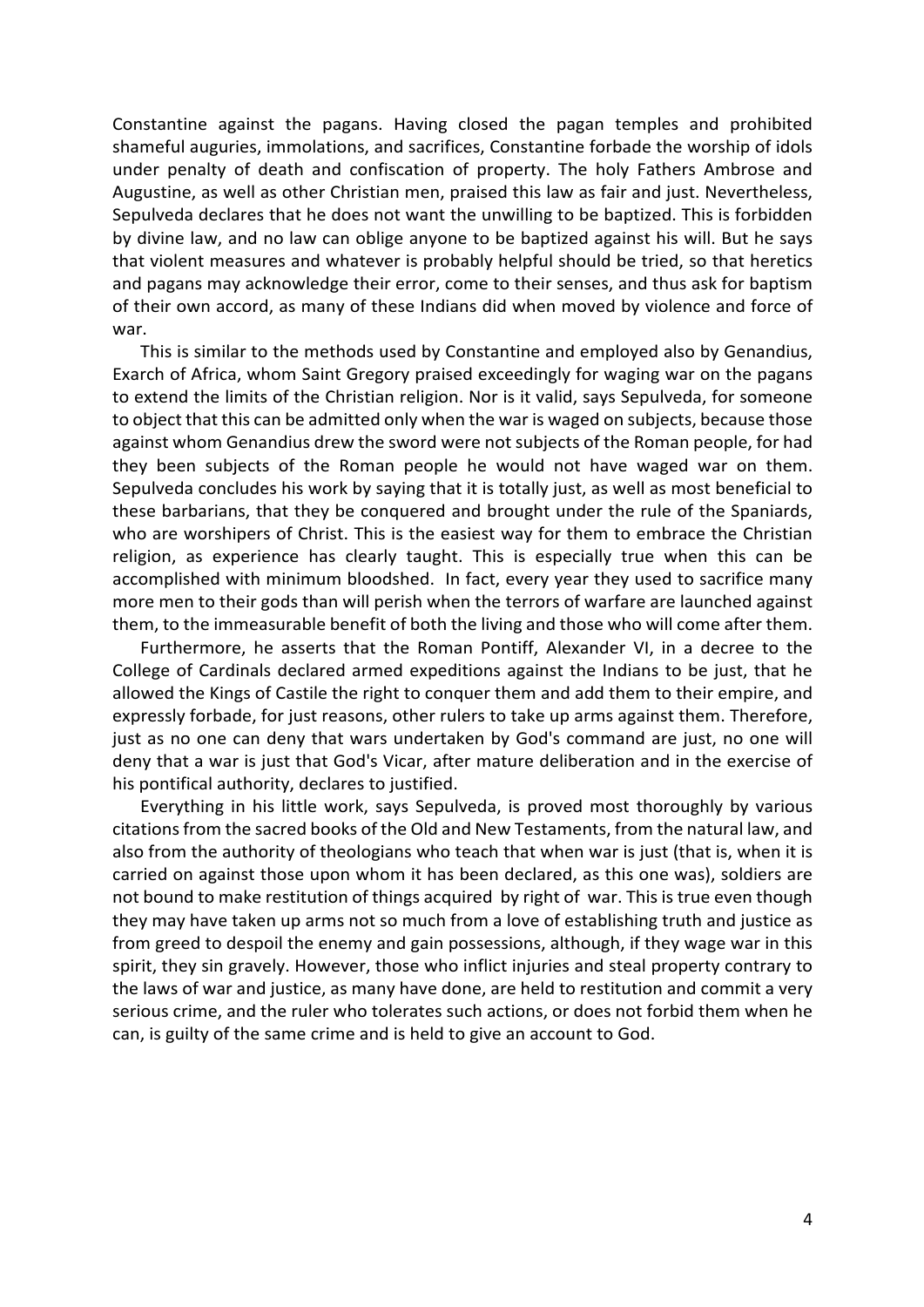### **4. Las Casas' Response:** *In Defence of the Indians.*

### **Chapter 1**

Those who teach, either in word or in writing, that the natives of the New World, whom we commonly call Indians, ought to be conquered and subjugated by war before the gospel is proclaimed and preached to them so that, after they have finally been subjugated, they may be instructed and hear the word of God, make two disgraceful mistakes. First, in connection with divine and human law they abuse God's words and do violence to the Scriptures, to papal decrees, and to the teaching handed down from the holy fathers. And they go wrong again by quoting histories that are nothing but sheer fables and shameless nonsense. By means of these, men who are totally hostile to the poor Indians and who are their utterly deceitful enemies betray them. Second, they mistake the meaning of the decree or bull of the Supreme Pontiff Alexander VI, whose words they corrupt and twist in support of their opinions, as will be clear from all that follows.

Their error and ignorance are also convincingly substantiated by the fact that they draw conclusions on matters which concern a countless number of men and vast areas of extensive provinces. Since they do not fully understand all these things, it is the height of effrontery and rashness for them to attribute publicly to the Indians the gravest failings both of nature and conduct, condemning *en masse* so many thousands of people, while, as a matter of fact, the greater number of them are free from these faults. All this drags innumerable souls to ruin and blocks the service of spreading the Christian religion by closing the eyes of those who, crazed by blind ambition, bend all their energies of mind and body to the one purpose of gaining wealth, power, honors, and dignities. For the sake of these things they kill and destroy with inhuman cruelty people who are completely innocent, meek, harmless, temperate and and quite ready and willing to receive and embrace the word of God.

Who is there possessed of only a sound mind, not to say a little knowledge of theology, who has dared to pronounce a judgment and opinion so un-Christian that it spawns so many cruel wars, so many massacres, so many bereavements, and so many deplorable evils? Do we not have Christ's words: "See that you never despise any of these little ones," "Alas for the man who provides obstacles," "He who is not with me is against me; and he who does not gather with me scatters," and "Each day has trouble enough of its own"? Who is so godless that he would want to incite men who are savage, ambitious, proud, greedy, uncontrolled, and everlastingly lazy to pillage their brothers and destroy their souls as well as their possessions, even though war is never lawful except when it is waged because of unavoidable necessity?

And so, what man of sound mind will approve a war against men who are harmless, ignorant, gentle, temperate, unarmed, and destitute of every human defence? For the results of such a war are very surely the loss of the souls of that people who perish without knowing God and without the support of the sacraments, and, for the survivors, hatred and loathing of the Christian religion. Hence the purpose God intends, and for the attainment of which he suffered so much, may be frustrated by the evil and cruelty that our men wreak on them with inhuman barbarity. What will these people think of Christ, the true God of the Christians, when they see Christians venting their rage against them with so many massacres, so much bloodshed without any just cause, at any rate without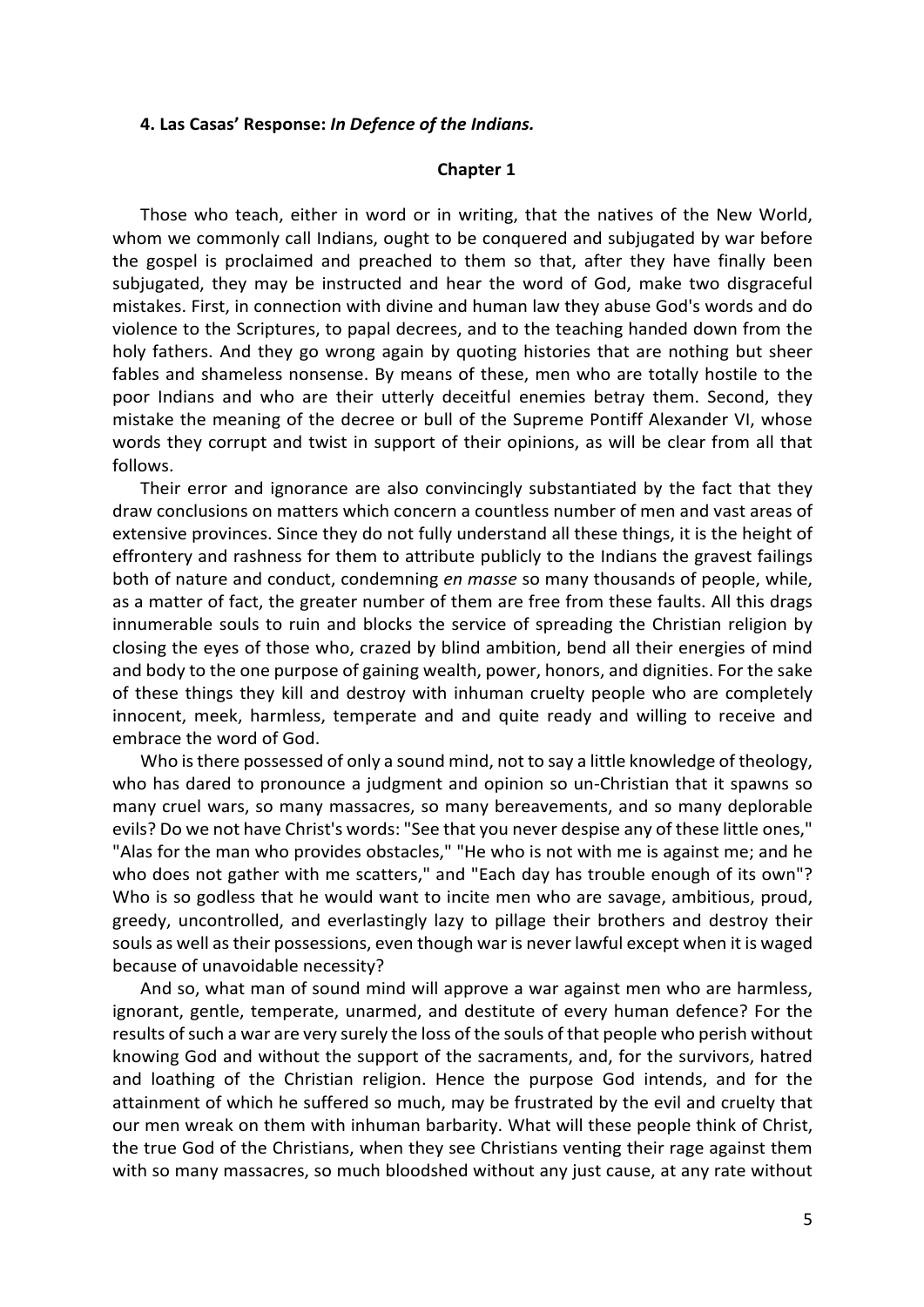any just cause that they know of (nor can one even be imagined), and without any fault committed on their [the Indians] part against the Christians?

What good can come from these military campaigns that would, in the eyes of God, who evaluates all things with unutterable love, compensate for so many evils, so many injuries, and so many unaccustomed misfortunes? Furthermore, how will that nation love us, how will they become our friends (which is necessary if they are to accept our religion), when children see themselves deprived of parents, wives of husbands, and fathers of children and friends? When they see those they love wounded, imprisoned, plundered, and reduced from an immense number to a few? When they see their rulers stripped of their authority, crushed, and afflicted with a wretched slavery? All these things flow necessarily from war. Who is there who would want the gospel preached to himself in such a fashion? Does not this negative precept apply to all men in general: "See that you do not do to another what you would not have done to you by another" And the same for the affirmative command: "So always treat others as you would like them to treat you."

This is something that every man knows, grasps, and understands by the natural light that has been imparted to our minds. It is obvious from all this that they who teach that these gentlest of sheep must be tamed by ravening wolves in a savage war before they are to be fed with the word of God are wrong about matters that are totally clear and are opposed to the natural law. Moreover, they commit an ungodly error when they say that these wars are just if they are waged as they should be. They mean, I suppose, if they are waged with restraint, by killing only those who have to be killed in order to subjugate the rest. It is as if they held all the peoples of the New World shut up in cages or slave pens and would want to cut off as many human heads as are usually sold each day in the markets for the feeding and nourishment of the populace. (I suggest this a a comparison.) But if they would consider that war and the massacre of this timid race has lasted, not for one day or a hundred days, but for ten or twenty years, to the incredible harm of the natives; that, as they wander about, hidden and scattered through woods and forests, unarmed, naked, deprived of every human help, they are slaughtered by the Spaniards; that, stripped of their wealth and wretched, they are driven from their homes, stunned and frightened by the unbelievable terror with which their oppressors have filled them through the monstrous crimes they have committed. If those who say such things would only consider that the hearts of this unfortunate people are so shattered with fear that they want to hurl themselves headlong into the deepest caverns of the earth to escape the clutches of these plunderers, I have no doubt that they would say things that are more temperate and more wise.

To come to the point, then, this *Defence* will contain two main topics. First, I shall show that the Reverend Doctor Sepulveda, together with his followers, is wrong in law and in everything he alleges against the Indians. While doing this, I shall provide an answer to all his arguments and to the authorities he violently distorts. Second, I shall show how Creator of every being has not so despised these peoples of the New World that he willed them to lack reason and made them like brute animals, so that they should be called barbarians, savages, wild men, and brutes, as they [Sepulveda et al.] think or imagine. On the contrary, they [the Indians] are of such gentleness and decency that they are, more than the other nations of the entire world, supremely fitted and prepared to abandon the worship of idols and to accept, province by province and people by people, the word of God and the preaching of the truth.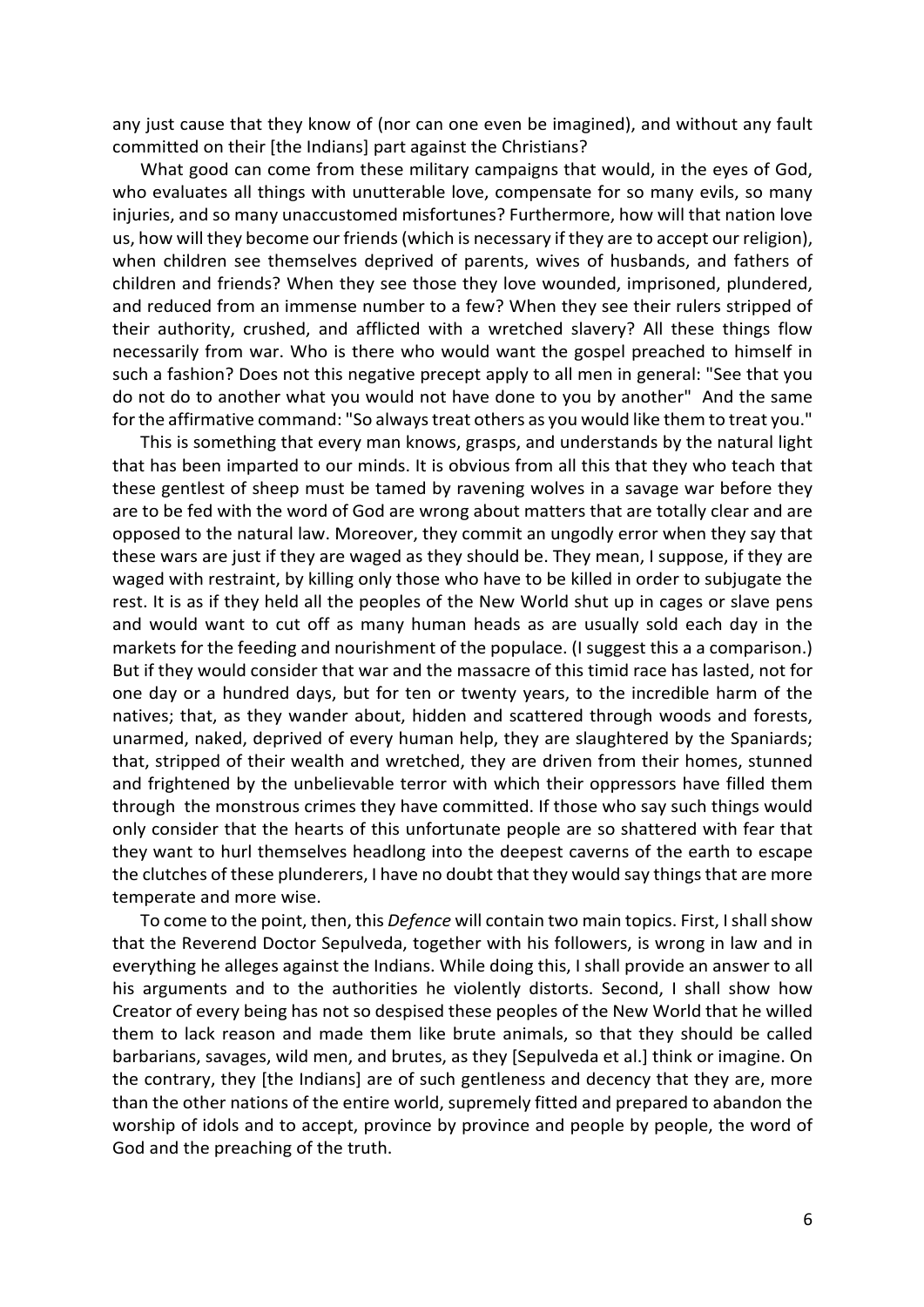And to the first point, which we have discussed elsewhere at greater length and in general against all those infected with errors of this kind about the question of unbelievers; for now, as a sort of assault on the first argument for Sepulveda's position, we should recognize that there are four kinds of barbarians, according to the Philosopher in Books I and 3 of the *Politics* and in Book 7 of the *Ethics,* and according to Saint Thomas and other doctors in various places.

First, barbarian in the loose and broad sense of the word means any cruel, inhuman, wild, and merciless man acting against human reason…

# **Chapter 2 (Las Casas continues to categorise different types of barbarians)**

The second kind of barbarian includes those who do not have a written language that corresponds to the spoken one, as the Latin Ianguage does with ours, and therefore they do not know how to express in it what they mean. For this reason, they are considered to be uncultured and ignorant of letters and learning. Hence, so that his own people, the English, might not be regarded as barbarians, the Venerable Bede wrote in English on all the branches of the liberal arts, as we read in his life and as Saint Thomas notes. Likewise, Saint Gregory speaks in his *Moralia* as John Gerson quote him:

"See how the tongue of Britain, which knew only how to grind out barbaric sounds, has long since begun to resound with Hebrew words in praise of God. See how the ocean, which was before swelling, is now calmed beneath the feet of the saints and I subject to them. Its barbarous motions, which the princes of the earth had not been able to control with the sword, the mouths of priests now bind with simple words through the fear of God."

In this sense he is called barbarian who, because of the difference of his language, does not understand another speaking to him… Saint John Chrysostom often called the holy kings, the Magi, barbarians in this sense: "Indeed, because a star called the wise men from the east and barbarous men underwent the fatigue of so long a pilgrimage."… From these words of Chrysostom, it is obvious that a people can be called barbarians and still be wise, courageous, prudent and lead a settled life. So, in ancient times, the Greeks called the Romans barbarians, and, in turn, the Romans called the Greeks and other nations of the world barbarians. It is quite clear that in the first book of the *Politics*the Philosopher is not talking about this category when he writes that barbarians are by nature slaves and so do not have the ability to govern themselves or others.

The third kind of barbarian… are those who either because of their evil and wicked character or the barrenness of the region in which they live, are cruel, savage, sottish, stupid and strangers to reason. They are not governed by law or right, do not cultivate friendships, and have no state or politically organised community… The Philosopher discuses these barbarians and calls them slaves by nature since they have no natural government, no political institutions (for there is no order among them), and they are not subject to anyone… They are quick to fight, quarrelsome, eager for war and inclined to every kind of savagery…. Barbarians of this kind (or better, wild men) are rarely found in any part of the world and are few in number when compared to the rest of mankind, as Aristotle notes.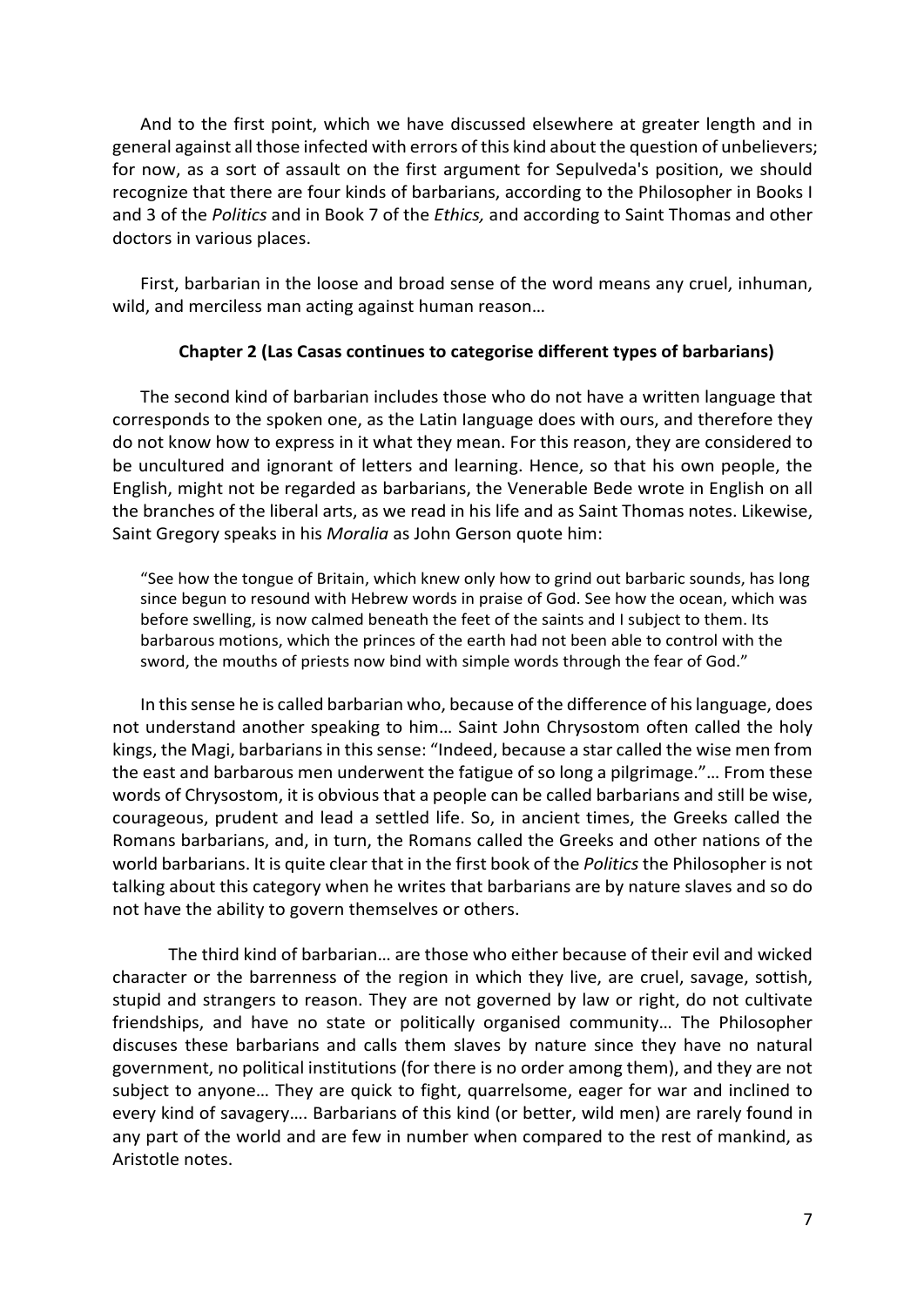#### **Chapter 3**

We have discussed this more fully in our treatise *On the Only Method of Attracting All Peoples to the True Faith,* where we made this conclusion evident by arguments and citations; that is, that it would be impossible to find one whole race, nation, region, or country anywhere in the world that is slow-witted, moronic, foolish, or stupid, or even not having for the most part sufficient natural knowledge and ability to rule and govern itself.

To those who are barbarians in this absolute, strict, and proper sense we should apply what the Philosopher says in the *Politics*, that they ought to be governed by the Greeks, that is, by those who are wiser, for nature makes them slaves because of the dullness and brutality of their disposition. Since they are far removed from what is best in human nature, they ought to be ruled by others so that they can be taught how to live in a civilized and human way. In turn, because they are generally strong, they should perform services for their masters. Thus, both master and slave benefit.

The Philosopher adds that it is lawful to catch or hunt barbarians of this type like wild beasts so that they might be led to the right way of life. Two points must be noted here. First, to force barbarians to live in a civilized and human way is not lawful for anyone and everyone, but only for monarchs and the rulers of states. Second, it must be borne in mind that barbarians must not be compelled harshly in the manner described by the Philosopher, but are to be gently persuaded and lovingly drawn to accept the best way of life. For we are commanded by divine law to love our neighbor as ourselves, and since we want our own vices to be corrected and uprooted gently, we should do the same to our brothers, even if they are barbarians. This is what we are taught by Paul: "We who are strong have a duty to put up with the qualms of the weak without thinking of ourselves. Each of us should think of his neighbors and help them to become stronger Christians. Christ did not think of himself." And, a little further along: "It can only be to God's glory, then, for you to treat each other in the same friendly way as Christ treated you."

Again, if we want to be sons of Christ and followers of the truth of the gospel, we should consider that, even though these peoples may be completely barbaric, they are nevertheless created in God's image. They are not so forsaken by divine providence that they are incapable of attaining Christ's kingdom. They are our brothers, redeemed by Christ's most precious blood, no less than the wisest and most learned men in the whole world... Finally, we must consider it possible that some of them are predestined to become renowned and glorious in Christ's kingdom. Consequently, to these men who are wild and ignorant in their barbarism we owe the right which is theirs, that is, brotherly kindness and Christian love, according to Paul: "I owe a duty to Greeks just as much as to barbarians, to the educated just as much as to the uneducated, and it is this that makes me want to bring the Good News to you too in Rome." Christ wanted love to be called his single commandment. This we owe to all men. Nobody is excepted. "There is no room for distinction between Greek and Jew, between the circumcised and the uncircumcised, or between barbarian and Scythian, slave and free man. There is only Christ: he is everything and he is in everything."

Therefore, although the Philosopher, who was ignorant of Christian truth and love, writes that the wise may hunt down barbarians in the same way as they would wild animals, let no one conclude from this that barbarians are to be killed or loaded like beasts of burden with excessive, cruel, hard, and harsh labor and that, for this purpose, they can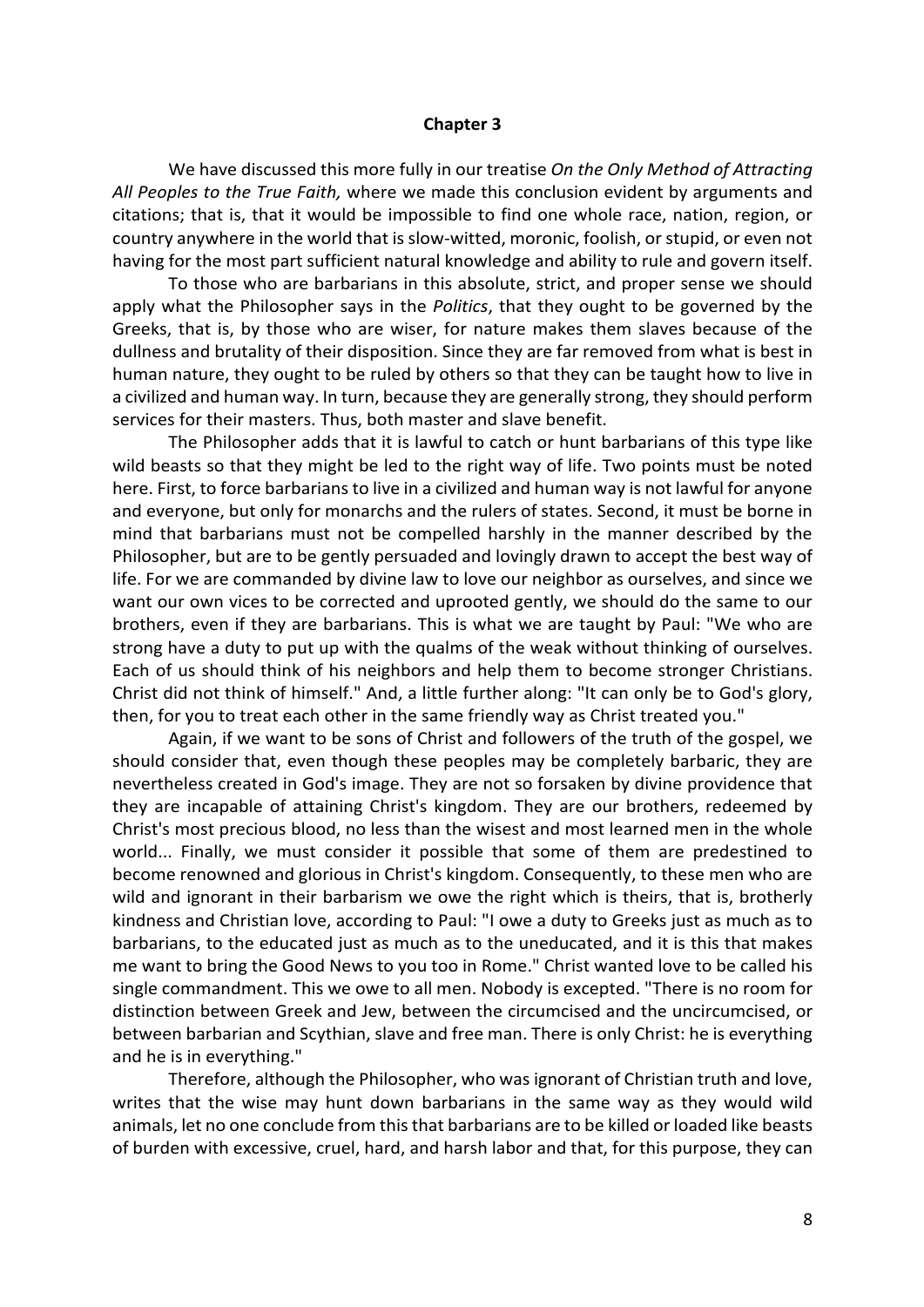be hunted and captured by wiser men. Good-bye, Aristotle! From Jesus Christ, the eternal truth, we have the command "You must love your neighbor as yourself."

And again, Paul says "Love is not selfish," but seeks the things of Jesus Christ. Christ seeks souls, not property. He who alone is the immortal king of kings thirsts not for riches, not for ease and pleasures, but for the salvation of mankind, for which, fastened to the wood of the cross, he offered his life. He who wants a large part of mankind to be such that, following Aristotle's teachings, he may act like a ferocious executioner toward them, press them into slavery, and through them grow rich, is a despotic master, not a Christian; a son of Satan, not of God; a plunderer, not a shepherd; a person who is led by the spirit of the devil, not heaven. If you seek Indians so that gently, mildly, quietly, humanely, and in a Christian manner you may instruct them in the word of God and by your labor bring them to Christ's flock, imprinting the gentle Christ on their minds, you perform the work of an apostle and will receive an imperishable crown of glory from our sacrificed lamb. But if it be in order that by sword, fire, massacre, trickery, violence, tyranny, cruelty, and an inhumanity that is worse than barbaric you may destroy and plunder utterly harmless peoples who are ready to renounce evil and receive the word of God, you are children of the devil and the most horrible plunderers of all. "My yoke," says Christ, "is easy and my burden light." You impose intolerable burdens and destroy the creatures of God, you who ought to be life to the blind and light to the ignorant.

Listen to Dionysius: "One should teach the ignorant, not torture them, just as we do not crucify the blind but lead them by the hand"; and a little later: "It is extremely shocking, therefore, that the one whom Christ, the highest goodness, seeks when lost in the mountains, calls back when he strays, and, no sooner found, carries back on his sacred shoulders, is tormented, rejected, and cast aside by you."

## **Chapter 4**

Now if we shall have shown that among our Indians of the western and southern shores (granting that we call them barbarians and that they are barbarians) there are important kingdoms, large numbers of people who live settled lives in society, great cities, kings, judges and laws, persons who engage in commerce, buying, selling, lending and the other contracts of the law of nations, will it not stand proved that the Reverent Doctor Sepulveda has spoken wrongly and viciously against peoples like these, either out of malice or ignorance of Aristotle's teaching, and, therefore, has falsely and perhaps irreparably slandered them before the entire world? From the fact they are barbarians it does not necessarily follow that they are incapable of government and have to be ruled by others, except to be taught about the Catholic faith and to be admitted to the holy sacraments. They are not ignorant, inhuman or bestial. Rather, long before they had heard the word 'Spaniard' they had properly organised states; wisely ordered by excellent laws, religion, and custom. They cultivated friendship and, bound together in common friendship, lived in populated cities in which they wisely administered the affairs of both peace and war justly and equitably, truly governed by laws that at very many points surpass ours, and could have won the admiration of the sages of Athens, as I will show in the second part of this *Defence*.

Now if they are to be subjugated by war because they are ignorant of polished literature, let Sepulveda hear Trogus Pompey: